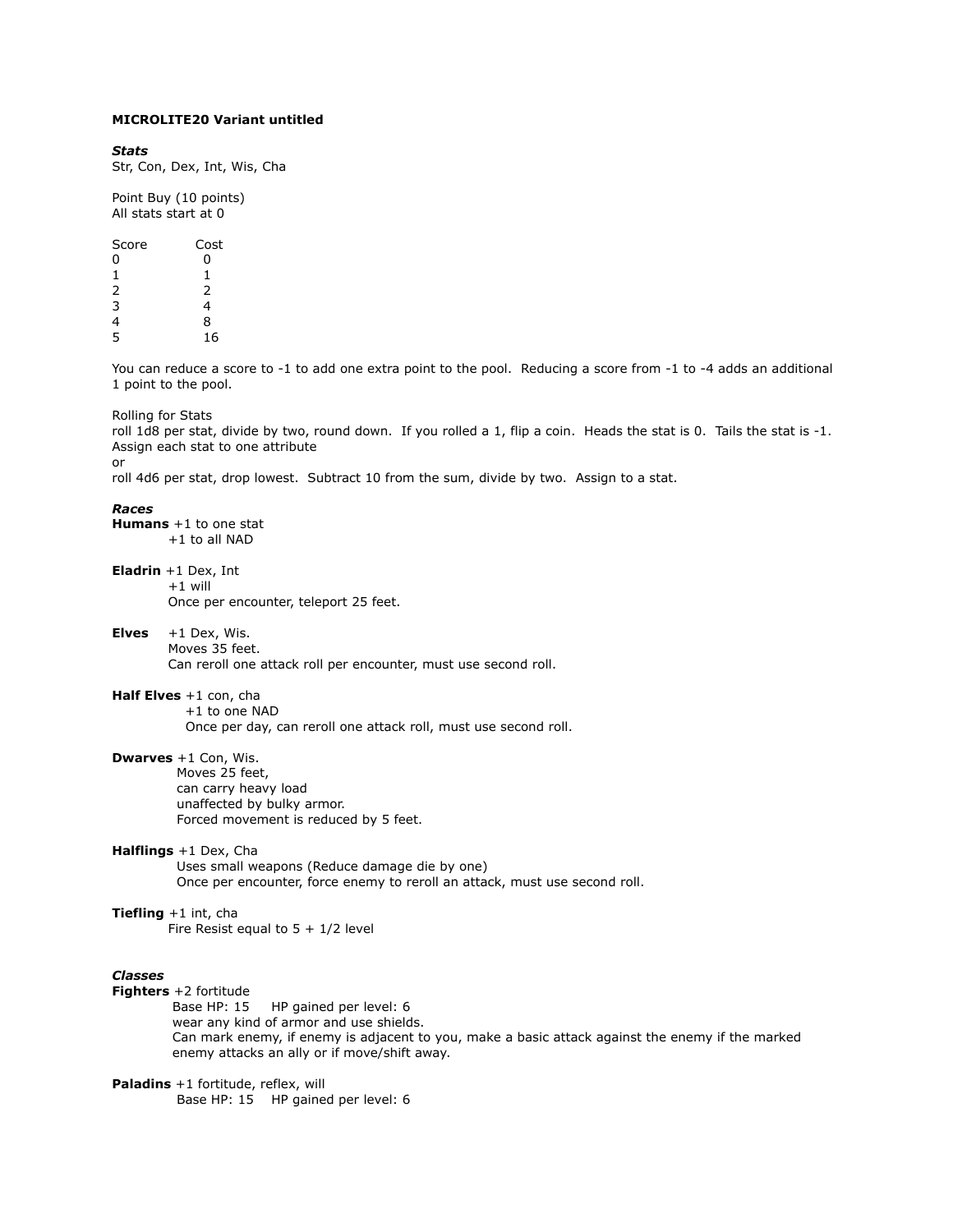Use any kind of armor and use shields. Can mark enemy, deal 1/2 level (min 3) + cha radiant damage if marked enemy attacks an ally. Lay on Hands - (Can use [Wis] times a day) one ally gains HP equal to 1/4 their total HP

# **Rogues** +2 reflex

 Base HP: 12 HP gained per level: 5 can use light armor. Use dex for attack and damage rolls with daggers. +1 to attack rolls with daggers Once per round, when attack from behind, +2d6 damage. At level 11 becomes +3d6, at level 21 becomes +5d6. You may choose to allow rogues to sneak attack when they successfully sneak (dex + subt check) or when they have combat advantage (as per the D&D 4e rules) instead.

## **Wizards** +2 will

 Base HP: 10 HP gained per level: 4 Wear no armour. Use int for attacking with spells. Can cast wizard spells.

## **Clerics** +2 will

 Base HP: 12 HP gained per level: 5 can wear light or medium armor. They cast cleric spells. Use wisdom for cleric spell attacks. Can cast minor healing twice per encounter, heals 1/4 of target's health. Turn Undead once per encounter. (Burst 10 feet) (25 feet at level 11, 40 at level 21) Wisdom vs. Will 1d10 + wis, push undead 10 feet per tier. The number of d10s increases by 1 every 5 levels.

### *Skills*

There are just 4 skills : Physical, Subterfuge, Knowledge and Communication.

Skill mod = level + appropriate skill + appropriate stat Skill check =  $d20 +$  skill mod + situational modifiers

For example, Climbing would use Physical + str. Dodging a falling rock is Physical + dex. Finding a trap is Subterfuge + wis. Disabling a trap is Subterfuge + dex.

When creating your character, divide 4 points among these 4 skills in any manner you see fit.

Skill DCs for someone untrained with no real knack. Easy: level  $+5$ Medium: level + 10 Hard: level  $+15$ 

# *Magic*

Two methods

You may choose that spellcasters should not choose certain spells but rather describe what they cast, you can refer to the damage by level table (In the GM's guide). If using this method, the DM can decide an appropriate effect and spellcasters should be given damage points. When using this method, spells should use the spellcaster's class' primary stat for attack rolls and target an appropriate defense.

Spellcasters can cast spells that they know. Upon character creation, choose two level 0 spells you can cast at any time. Everytime a spellcaster levels, they choose a single spell of their level. You can only cast a number of spells per day equal to your twice your level. Neither cantrips nor Level 0 spells do not count toward this number. Highpower spells count as casting 3 spells. If using the D&D 4e books for the spell lists, at-will spells count as level 0 spells, daily spells count as high-power spells. If using this method, spellcasters do not get damage points. Attack spells use the listed stat and target the listed defense and should be rolled to see if they hit.

**Health** HP: 10 + Class' Base HP + 2\*Con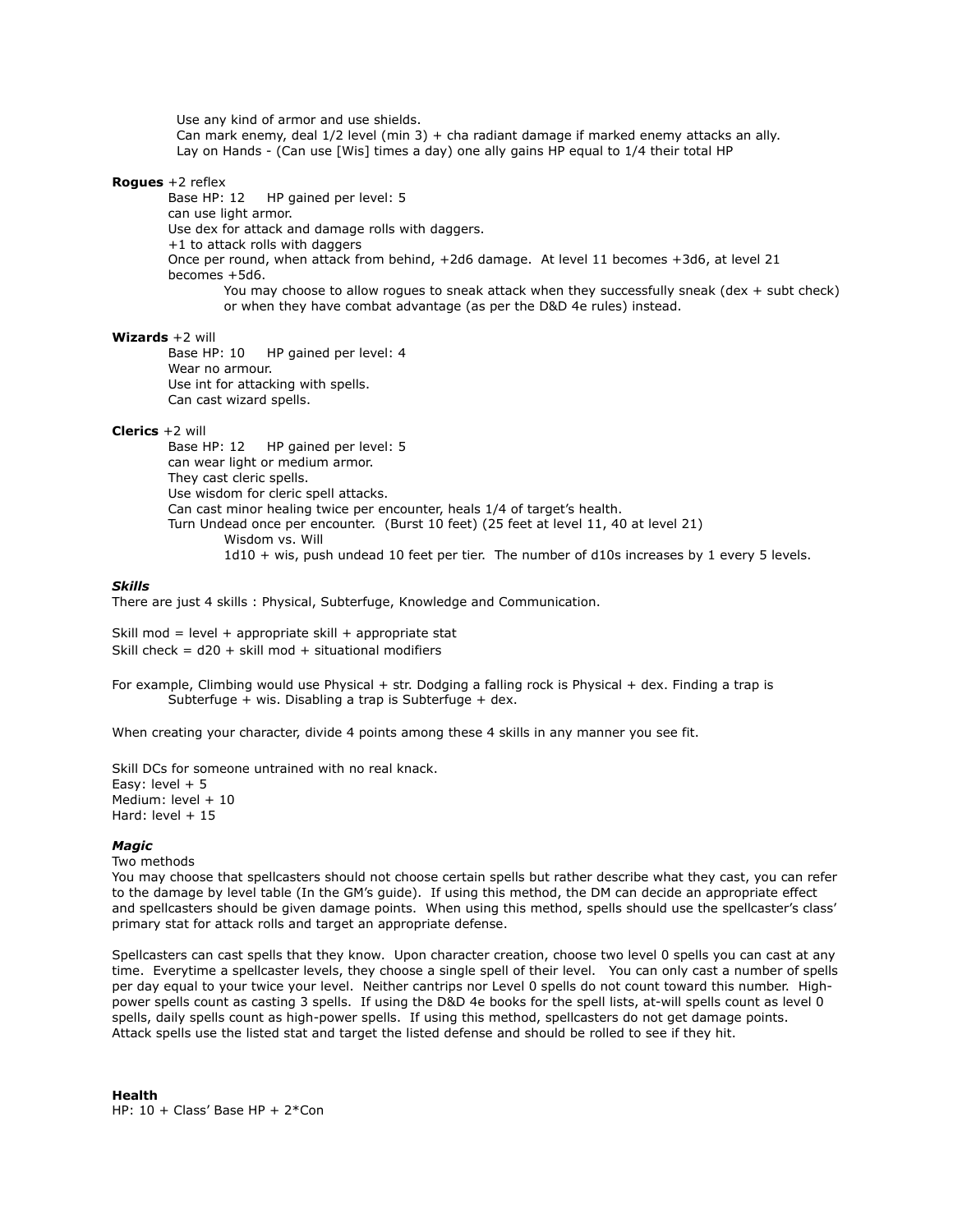Each level gain HP based on your class. Also, if you increase your constitution at that level, remember that your HP increases by 2.

## **Defenses**

AC with heavy armor:  $10 + level + armor$ AC with light armor:  $10 + level + armor + higher of Dev or Int$ Fortitude: 10 + level + higher of Str or Con Ref: 10 + level + higher of Dex or Int Will:  $10 + level + higher of Wis or Cha$ 

### *Combat*

#### **Attacking**

- ✦ For each creature you are attacking, make an Attack Roll
- ✦ If your attack roll is higher than the enemy's appropriate defense, you hit. Roll for damage.

#### **Attack Roll**

d20 + level + Appropriate Stat + Weapon Prof + situational modifiers + misc. bonuses and penalties

If you roll a natural 20 on an attack roll, you automatically do maximum damage and extra damage equal to your level. Any other damage from class abilities such as sneak attack is also maxed.

### **Weapon Damage Roll**

 $1[W]$  + appropriate stat

When making both attack and damage rolls, Melee attacks usually use strength as the appropriate stat, ranged attacks usually use dex.

Different classes may use different stats for their attack and damage rolls, for example, rogues use dexterity for melee attacks with light blades and ranged attacks, Swordmages use int for both melee and ranged attacks.

#### **Actions**

Two methods. In both methods, players can do things that take almost no time for free, such as talking or dropping a weapon.

Everyone can do one thing on their turn; move, attack, cast a spell, etc.

Players can make a minor action, move action, and standard action on their turn. A minor action is something like marking or drinking a motion, a move action involves movement, and a standard action is something like attacking or casting a spell.

You can make one action per round when it isn't your turn, but only when a power or ability lets you. Being granted a free action doesn't count for this.

**Opportunity Attack**: When an enemy who is adjacent to you moves away or when an enemy makes a ranged attack when adjacent to you, make a melee basic attack against that enemy.

#### **Marking**

Marked enemies take a -2 penalty to attacks when attacking a creature that isn't who marked them.

#### **Heroic Surge**

Characters have heroism points equal to their level to use every day. Players must choose how many heroism points and what they are doing with each one before making an attack roll.

Characters can expend a heroism point to increase the number of die rolled of a single attack.

Expending a heroism point can also let the character inflict appropriate conditions to the enemy. For example, the player may wish to jab the enemy's leg, expending a damage point might slow the enemy (save ends). Most conditions added should be save ends, though particularly powerful conditions such as blindness may be until the end of the player's next turn. The key to deciding these effects is determining what is appropriate based on how the player described their actions. As a player levels, they should be able to have conditions become more prevalent. At level one, a player may only be able to throw sand in someone's eyes, blinding them for a single turn. However, at level 30, a player might be able to bombard an enemy with the light of their god, blinding them (save ends).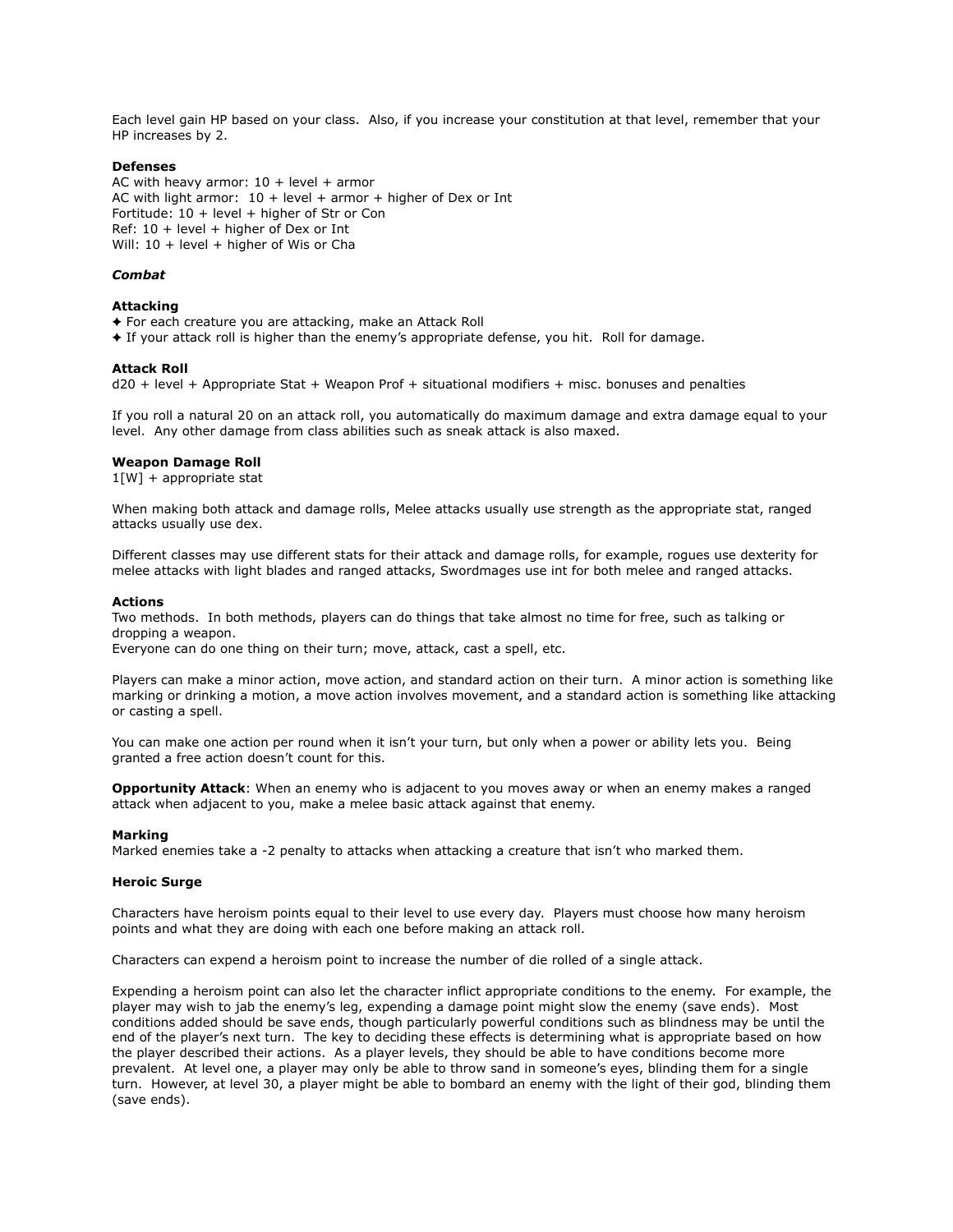One can also use heroism points to increase an attack roll, saving throw, or skill check by 2. Should these be able to be assigned after attacking, saving, or making the check or not?

## **Saving Throws**

Savings throws are made to end negative ongoing conditions. At the end of your turn, roll a d20 for each negative ongoing condition. A roll of 10 or greater ends the condition.

## *Other Hazards*

Falling : 1d10 damage per 10', reduce by 1/2 of Phys+DEX check. Spikes : extra d6 damage Extreme Heat & Cold : If not wearing suitable protection, Phys+STR check once every 10 minutes (DC 15, +1 per previous check), taking 1d6 damage on each failed save.

# **Creating Spells**

When a spellcaster casts a spell, the spell is likely to have effects other than simply damage. The three main categories for spell-types are high damage to a single target, medium damage to multiple targets, control, and healing.

# **High Damage single target**

The most seen example of these spells are fire spells. These spells most often target the reflex defense, but choose a defence that makes sense for the attack. Use 1d10 + Appropriate stat to assign damage. To convey an even more powerful attack, a spellcaster should use heroism points to further increase the damage.

## **Medium Damage to multiple targets**

A burst of fire that engulfs a 15' x 15' area would be an example of this. These attacks also often target the reflex defense. The wider the area, the lower the damage should be. For a  $15' \times 15'$  area, using  $1d6 +$  Appropriate stat, to each enemy is appropriate damage. Decreasing to a  $10' \times 10'$  area would increase the damage to  $1d8 +$ appropriate stat, and further decreasing it to a  $5' \times 5'$  area would make the attack a high damage single target attack with  $1d10 +$  Appropriate stat. If the player wished to attack a 20' x 20' area, using  $1d4 +$  appropriate stat would work. If a player wishes to increase the area beyond that, they can choose to expend a damage point to increase the area by an additional  $10' \times 10'$ . Expending a damage point can also add things such as burning, (creature takes 5 ongoing fire damage (save ends) to each creature targeted.

#### **Control Spells**

These spells are often cold spells, lightning spells, or illusions. These spells often attack a single target, but are certainly not limited by that. Feel free to use heroism points to increase the radius. If you wanted your ice ray to freeze the enemy, it might slow the enemy until the end of your next turn. However, these spells do less damage, you should use 1d6 + appropriate mod to assign damage for these spells. If you want to make the effect more powerful, such as dazing the enemy, you can use a heroism point. These might increase the spell to daze until the end of your next turn and increase damage to 2d6 + appropriate mod. At a higher level you might summon a hand of ice that grabs the enemy, immobilizing the enemy and dealing constant damage.

## **Healing**

These spells are often the domain of clerics. By using heroism points, clerics are able to offer various types of healing to their party member's. Using one heroism surge allows the target to heal 1/4 of their maximum health.

|                      | <b>High Damage,</b><br><b>Single Target</b> | Medium damage,<br>multiple targets                                   | Control, single<br>target                  |
|----------------------|---------------------------------------------|----------------------------------------------------------------------|--------------------------------------------|
| <b>Base</b>          | $1d10 +$ appropriate stat                   | $1d6 +$ appropriate stat                                             | $1d6 +$ appropriate stat                   |
| <b>Heroism Surge</b> | Increase number of<br>dice rolled           | Increase area in both<br>directions by 5 ft or<br>increase dice size | Increase potency of<br>effect or dice size |

# **Level Advancement**

At levels 4,8, 14,18, 24,28, increase a stat by 1. If you increase your constitution, remember that doing say would increase your max HP by 2.

#### **Monster Generation**

HP:  $10 + 6*$  level